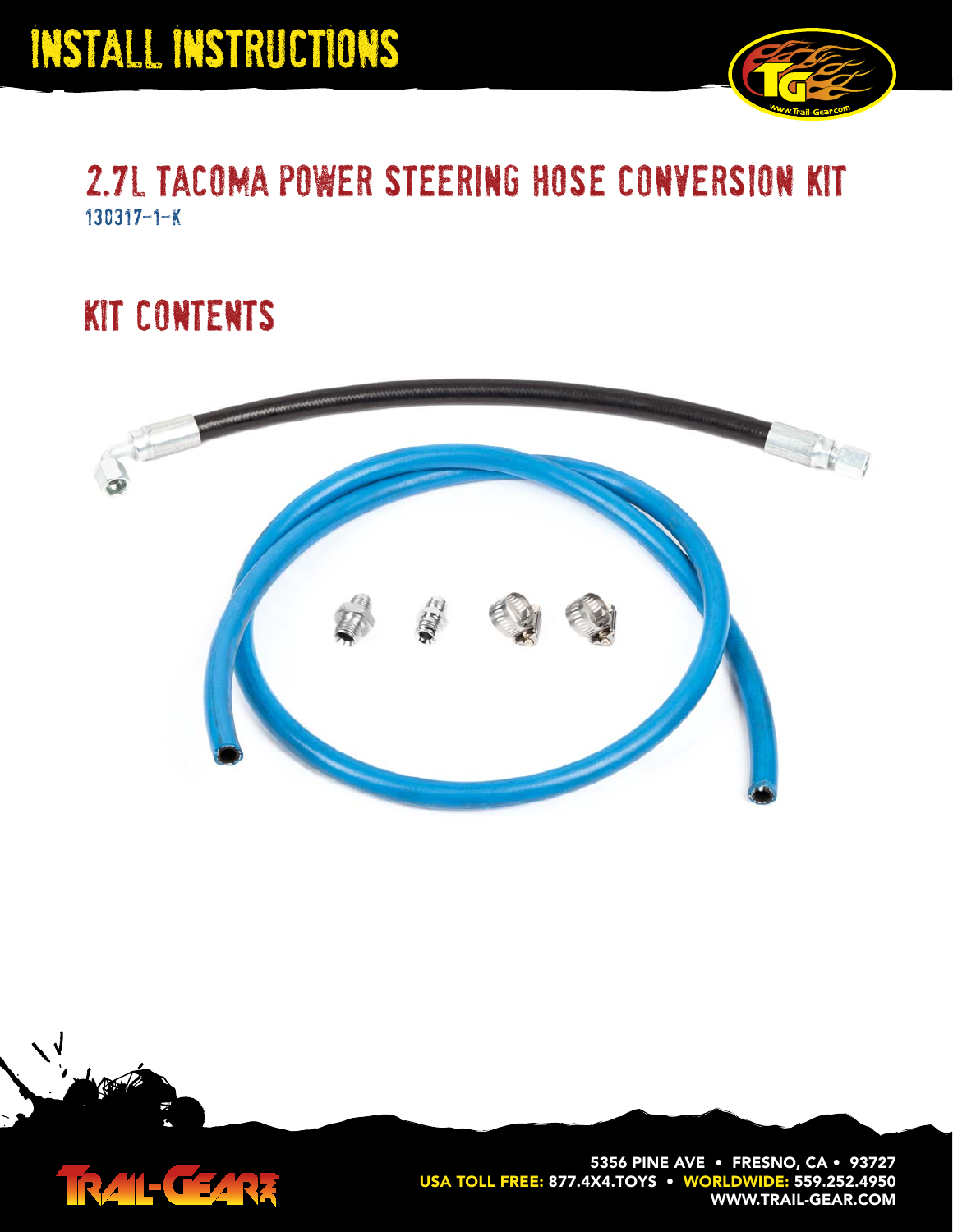

# recommended tools

Flathead screwdriver

### **Wrenches**

18mm 19mm 15/16"

# caution

1. Read all instructions completely and carefully before you begin.

2. Check to make sure the kit is complete and that no parts are missing(refer to the Kit Contents List on the first page of these instructions). If anything is missing, please contact Trail-Gear at 559.252.4950.

3. Park vehicle on a clean, dry, flat, level surface and block the tires so the vehicle can not roll in either direction.

> **5356 PINE AVE • FRESNO, CA • 93727** USA TOLL FREE: 877.4X4.TOYS • WORLDWIDE: 559.252.4 **WWW.TRAIL-GEAR.COM**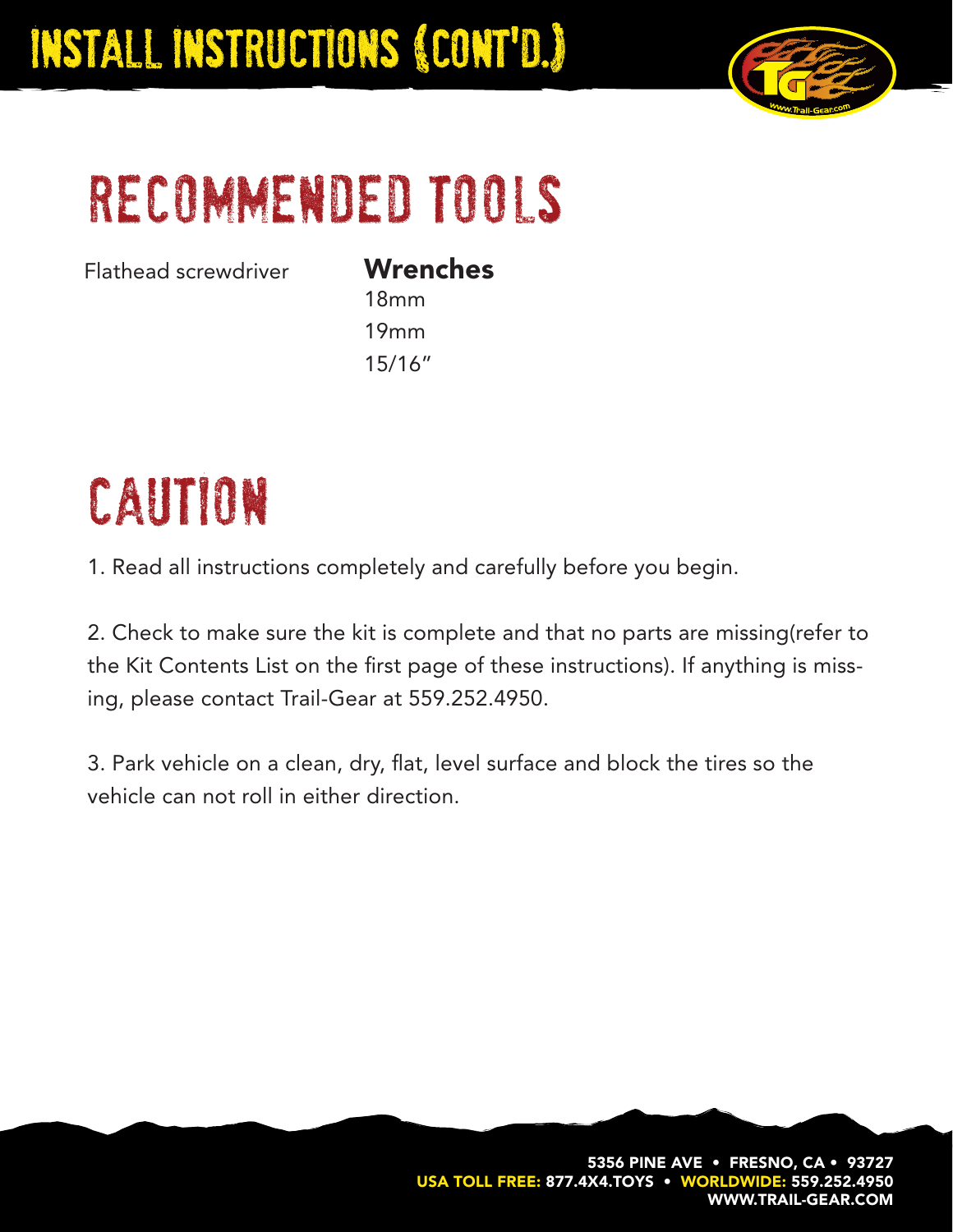

### before installation

The 2.7 Tacoma Power Steering Hose Conversion Kit will come with a sufficient length of low pressure return hose (blue). You will need to cut this hose and use a large portion of it to connect the power steering box to the cooler, and then use the smaller remaining portion to connect the cooler to the power steering pump.

### step 1

Remove the OEM rack and pinion unit from the truck.

### step 3

Remove the return line that ran from the rack and pinion to the power steering cooler.

#### step 2

Remove the high pressure hose that ran from the power steering pump to the rack and pinion.

### step 4

Remove the return line that runs from the power steering cooler to the power steering reservoir.

#### **Now that everything has been removed you are now ready to install your new IFS power steering box and your hoses. See IFS box installation instructions for IFS box installation.**



After installing your IFS gear box, you will want to route, measure, and cut a piece of the blue low pressure return line from the IFS box to the factory power steering cooler.

Next you will take your remaining length of low pressure return line and run it from the power steering cooler to the power steering reservoir.



Included in the kit is a "banjo eliminator" fitting, install that into the outlet port of your power steering pump.



### step 7 step 8 step 8 step 8 step 8 step 8 step 8 step 8 step 8 step 8 step 8 step 8 step 8 step 8 step 8 step

Install your provided high pressure line from the banjo eliminator fitting to the newly installed IFS box.